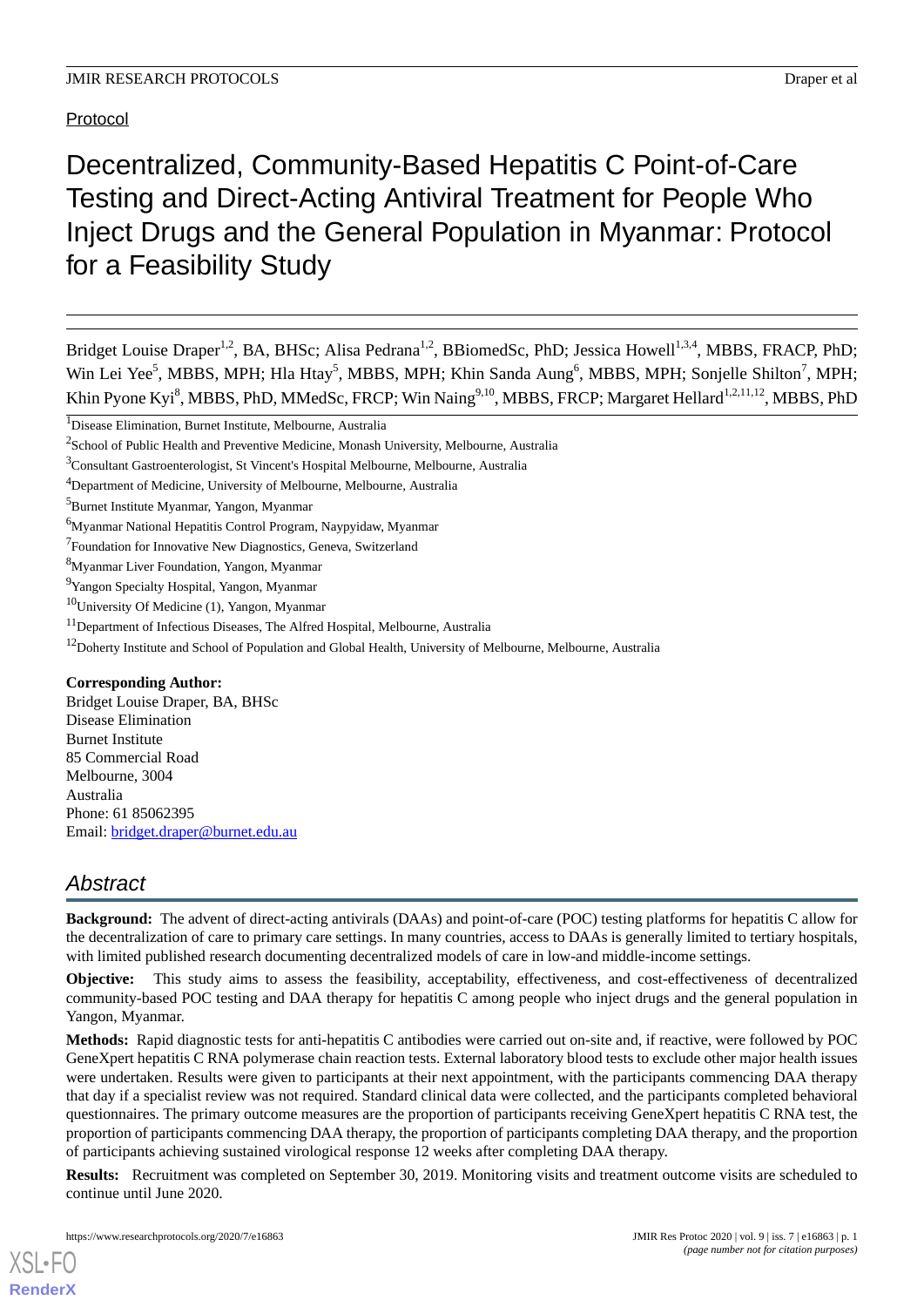**Conclusions:** This feasibility study in Myanmar contributes to the evidence gap for community-based hepatitis C care in lowand middle-income settings. Evidence from this study will inform the scale-up of hepatitis C treatment programs in Myanmar and globally.

(JMIR Res Protoc 2020;9(7):e16863) doi: [10.2196/16863](http://dx.doi.org/10.2196/16863)

#### **KEYWORDS**

hepatitis C; primary health care; community health services; delivery of health care; point-of-care testing; retention in care; Asia, Southeastern

# *Introduction*

Globally, an estimated 71 million people are living with hepatitis C virus infection [\[1](#page-9-0)]. Left untreated, hepatitis C can lead to complications, including cirrhosis, liver failure, and hepatocellular carcinoma [\[2](#page-9-1)]. The advent of direct-acting antivirals (DAAs) revolutionized hepatitis C treatment [\[3-](#page-9-2)[6\]](#page-9-3). DAAs have few side effects, involve an all-oral regimen, and most people require treatment for only 8-12 weeks [[7\]](#page-9-4). Given that hepatitis C treatment is now simple and safe, there is a push to simplify clinical care pathways to enable rapid scale-up and access to treatments. Although the advent of DAAs made decentralized models of care led by general practitioners (GPs) in primary care settings possible [[8](#page-9-5)[,9](#page-9-6)], the dominant model remains as specialist physicians prescribing at tertiary hospitals. Alongside the introduction of these new treatments, there are various World Health Organization (WHO) prequalified point-of-care (POC) testing and diagnostic technologies available for hepatitis C  $[10,11]$  $[10,11]$  $[10,11]$ . The availability of POC testing technologies means same-day on-site diagnosis is now possible, reducing the number of times a participant needs to attend the clinic to receive a diagnosis and initiate treatment [\[7\]](#page-9-4).

Decentralized testing and treatment approaches are supported by the WHO Guidelines for the Care and Treatment of Persons Diagnosed with Chronic Hepatitis C Virus Infection (July 2018) [[7\]](#page-9-4), specifically at primary health facilities or harm reduction sites, to promote access to care. These models of care can be implemented using a differentiated care approach that allows for specialist referral as required [[7\]](#page-9-4). Implementation of this model requires simplified diagnostic pathways, training of GPs, specified referral pathways for complicated cases, and access to DAAs in community settings. In this paper, we have defined GPs as medical doctors with no further specialized training after completing their university qualifications. They are sometimes referred to as generalist doctors or primary care physicians in other settings, although it should be noted that in many settings, primary care physicians/GPs often have specialized training. Globally, research trials and programs led by non-government organizations have included decentralized community-based, GP-led models of care [[12](#page-10-1)[,13](#page-10-2)] and, more recently, trials of same-day treatment initiation models [\[12](#page-10-1),[14\]](#page-10-3). However, there is little well-documented evidence of these models of care and their feasibility and effectiveness, particularly in resource-limited settings [[12\]](#page-10-1).

In the Republic of the Union of Myanmar (hereafter, Myanmar), an estimated 1.4 million people have hepatitis C infection, and the estimated overall population prevalence is 2.7% [[15](#page-10-4)]. Similar to many resource-limited settings, it is likely that most people

acquired hepatitis C in official and nonofficial health care settings, including via unsafe surgery, contaminated blood transfusions, repeated use of syringes for vaccinations/injections, or unsafe dental treatment [[7\]](#page-9-4). At the same time, there is a substantial level of infection among people who inject drugs (PWID), with an estimated 56% prevalence across Myanmar, reaching 84% in some regions [[16\]](#page-10-5). The likely mode of acquisition in this population is through shared injecting equipment.

Currently, in Myanmar, DAAs are mostly available through the National Hepatitis Control Program in tertiary hospitals, the private sector, some international and local nongovernmental organizations, and research projects (generally focusing on people with HIV and hepatitis C co-infection). There is currently limited capacity in centralized laboratories in Myanmar to provide hepatitis C RNA polymerase chain reaction (PCR) testing, other than those utilizing the Cepheid GeneXpert platform.

Given the large numbers of people infected, if treatment is to be accessible to everyone with hepatitis C infection, it is important that treatment is available in both community settings and tertiary hospital settings. Few countries allow GPs to prescribe DAA therapy [[17\]](#page-10-6), and Myanmar is one of them [[18\]](#page-10-7). The National Guidelines for the Simplified Treatment of Hepatitis C Virus Infection allow GPs to prescribe DAA therapy and for the use of the Cepheid GeneXpert hepatitis C RNA PCR test to assess if someone has current hepatitis C infection [[18\]](#page-10-7). However, to date, there is insufficient data to assess the success of this decentralized approach, including the use of the community-based diagnostic and treatment pathway in Myanmar and other low-and middle-income settings globally [[12](#page-10-1)[,14](#page-10-3),[19\]](#page-10-8).

The Hepatitis C: Community-based Testing and Treatment Study (CT2 study), undertaken by the Burnet Institute, is part of the Foundation for Innovative New Diagnostics (FIND)–led Hepatitis C Elimination through Access to Diagnostics (HEAD-Start) program funded by Unitaid. It was designed to assess the feasibility of a decentralized hepatitis C model of care in a resource-constrained setting, utilizing POC testing technologies with a GP initiating DAA therapy in the majority of participants, with a pathway of care to tertiary hospitals for people with decompensated cirrhosis. This paper describes the protocol of the CT2 study.

# *Methods*

### **Study Design**

The CT2 study is a feasibility trial of decentralized community-based hepatitis C testing utilizing POC testing

 $XS$  • FO **[RenderX](http://www.renderx.com/)**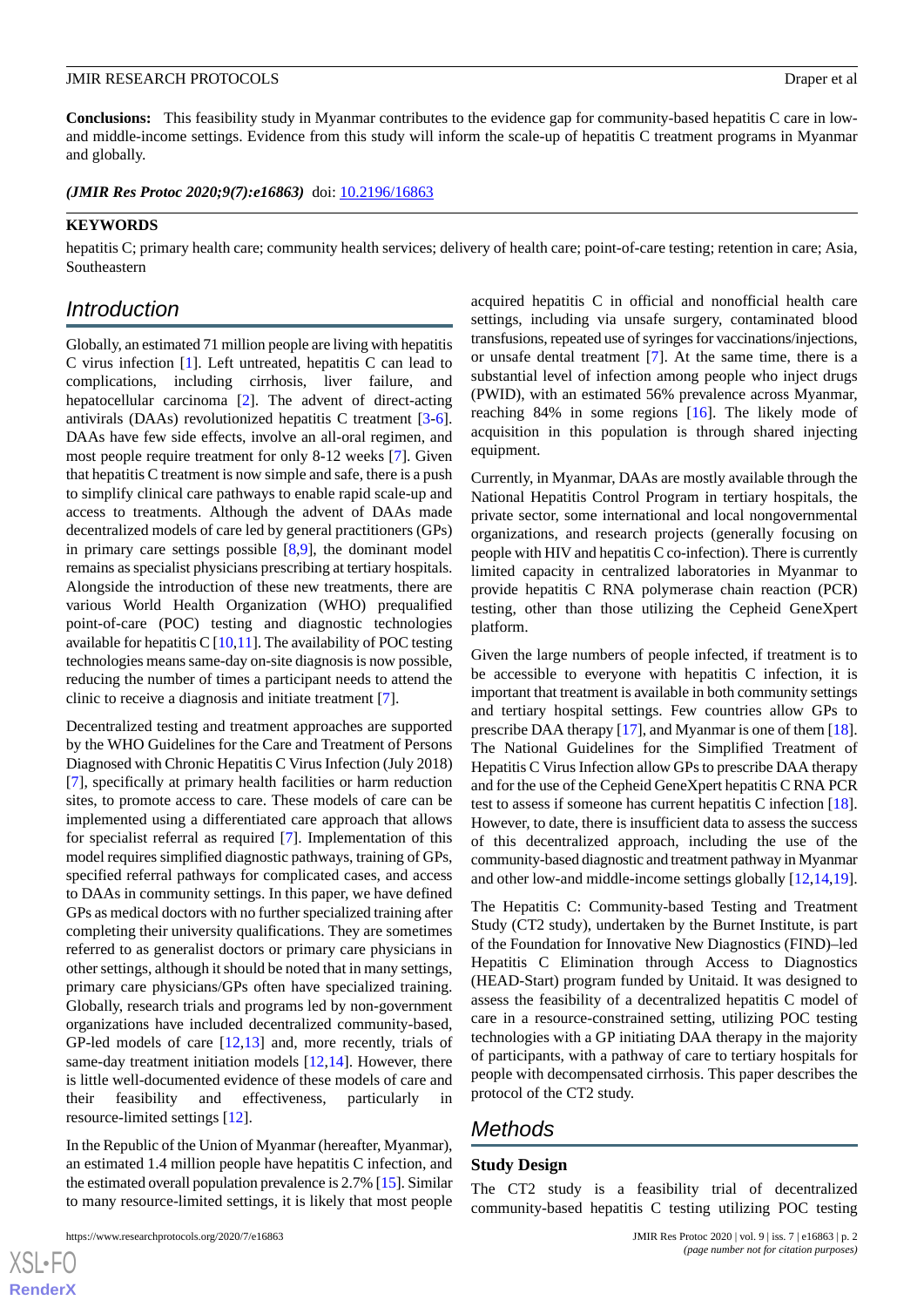technologies and GP-led DAA treatment initiation and measures on the outcomes of completion of the hepatitis C diagnostic pathway, treatment initiation, and treatment outcomes. The study aimed to treat 450 participants for hepatitis C infection with the pangenotypic regimen sofosbuvir 400 mg and daclatasvir 60 mg.

The study protocol (version 7, June 27, 2019) follows the Standard Protocol Items: Recommendations for Interventional Trials statement. The trial was registered at ClinicalTrials.gov NCT03939013 on May 6, 2019.

### **Trial Status**

Recruitment commenced on January 30, 2019 and was completed on September 30, 2019.

# **Objectives**

This study will determine if implementing this model of care is feasible in Myanmar. It assesses the key requirements for implementation in a resource-constrained setting, the acceptability of the model of care to participants and providers, and the cost of implementing the model in this setting.

# *Primary Outcome Measures*

The primary outcome measures include:

- 1. The proportion of anti-hepatitis C antibody (Ab)-positive participants who receive a GeneXpert hepatitis C RNA PCR test
- 2. The proportion of hepatitis C RNA PCR-positive participants who are initiated on DAAs
- 3. The proportion of participants initiated on treatment who complete therapy (defined as picking up the last 28-day bottle of medication and not reporting >7 days missed doses)
- 4. The proportion of participants who completed treatment who achieve a sustained virologic response (SVR12).

### *Secondary Outcome Measures*

The secondary outcome measures include:

- 1. The proportion of participants requiring specialist review
- 2. Feasibility of the testing and treatment pathways from the provider perspective
- 3. Acceptability of the testing and treatment pathways participant
- 4. Costing of POC testing and treatment pathways at community sites
- 5. Time from the collection of hepatitis C RNA test samples to treatment initiation.

# *Feasibility Assessment*

To assess the feasibility of this model of care, we will focus on 3 of the domains identified by the study by Bowen et al [[20\]](#page-10-9)—*How We Design Feasibility Studies*: demand, implementation, and practicality. Demand will be assessed using testing and treatment uptake (primary outcome measures number 1 and number 2). Implementation and practicality will be assessed using the Gericke et al [[21\]](#page-10-10) *Intervention Complexity* framework: (1) characteristics of basic intervention, (2) characteristics of delivery, (3) requirements on government

[XSL](http://www.w3.org/Style/XSL)•FO **[RenderX](http://www.renderx.com/)**

capacity, and (4) usage characteristics. For these dimensions, we will focus on the requirements for the GeneXpert device and GP-initiated DAAs.

### **Study Setting and Recruitment**

### *Study Setting*

This study is being conducted in Yangon, Myanmar. Yangon is the largest city in Myanmar, with a population of over 7 million people [\[22](#page-10-11)]. Yangon has five hospital sites (three for HIV/hepatitis C co-infected patients, two for hepatitis C mono-infected patients) that can provide hepatitis C treatment at no cost as part of the government-led National Hepatitis Control QuickStart program; a subset of hospitals also provide a subsidized treatment program to patients. However, only a small proportion of patients requiring treatment can currently access treatment through the government-led program. As a consequence, there is a high unmet need for no-cost/low-cost hepatitis C testing and treatment programs among the general population in Yangon as well as for PWID, who are often unable to access hospital-based programs.

### *Study Sites*

The study is being conducted at 2 community clinics in Yangon: the Burnet Institute Thingangyun Key Population Service Clinic (hereafter referred to as the Burnet clinic) and the Myanmar Liver Foundation (MLF) Than Sitt Charity Clinic (hereafter referred to as the MLF clinic). Clinics are staffed by a trained GP (study medical officer), a nurse, and a laboratory technician for the duration of the study, plus a peer worker at the Burnet clinic and reception staff at MLF clinic. These study sites are separate from the hospital program sites described earlier.

The Burnet clinic provides health care services primarily to PWID, including needle and syringe distribution. The Burnet clinic is located in the Thingangyun township near the major methadone treatment center in central Yangon.

The MLF clinic serves the general population of patients with liver disease, with a focus on hepatitis B and hepatitis C care. MLF is well known across Myanmar for providing hepatitis B vaccination and treatment and hepatitis C testing and treatment; it runs several clinics across the country. MLF clinics provide outreach hepatitis C screening to various townships on an ad hoc basis, with those who test positive referred to MLF clinics for further testing and, if available, treatment through research studies, philanthropic projects, and other cost-sharing arrangements. The MLF clinic in Yangon also advertises its services via Facebook and accepts referrals from physicians for patients with elevated liver enzymes and other indicators of hepatitis B or hepatitis C.

### *Recruitment*

Recruitment into the study was based on prescreening eligibility assessment (criteria described further in *Study Assessments, Pretreatment Assessments* section). At the Burnet clinic, the study was advertised to potential participants using flyers displayed at the methadone treatment centers in Yangon and through Burnet peer outreach workers distributing flyers and speaking with PWID about the study. Burnet peer outreach workers also assessed potential participants for eligibility for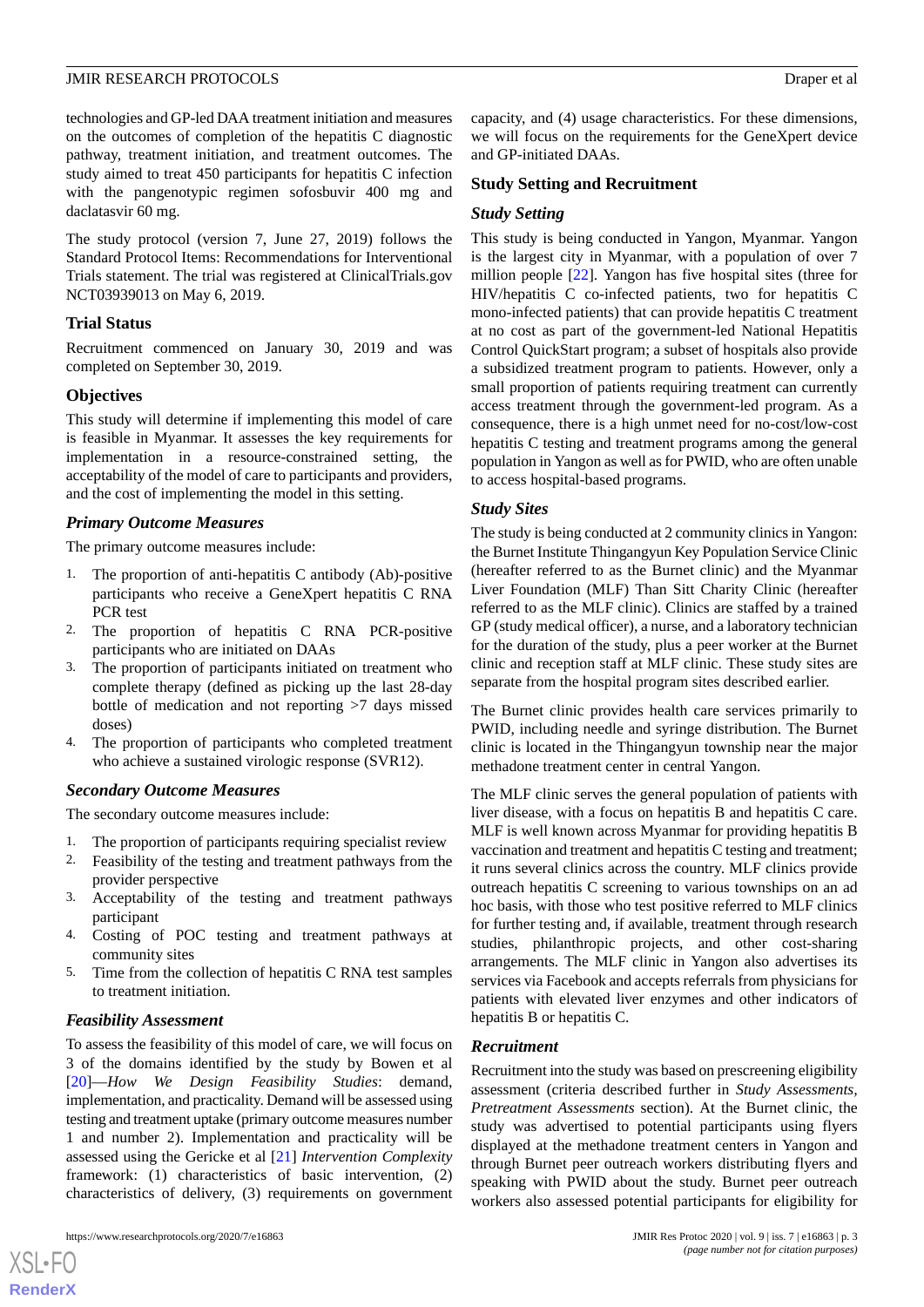enrollment in the study and made initial screening appointments with the nurse and medical officer at the clinic.

MLF clinic medical officers registered potential participants (including those previously screened anti-hepatitis C Ab positive) before commencement of the study and then invited them to attend the clinic in order of registration date. Patients attending the clinic on specified recruitment days (3 to 5 days per week) were also offered participation in the study.

At the initial study visit, the study nurse explained the purpose and procedure of the study to interested participants. Pre-enrollment eligibility was then assessed by the study nurse, and the consent procedure was conducted by the study nurse and medical officer.

Study recruitment commenced at the MLF clinic on January 30, 2019, and at the Burnet clinic on February 4, 2019; the last participant was recruited on September 30, 2019. Each clinic aimed to start 225 participants on DAA therapy; a total of 585 3-month treatment courses were available for the study, including some 6-month courses allocated to treat cirrhotic participants.

# *Eligibility*

Before enrollment, participants had to be:

- 1. Aged 18 years or older
- 
- 2. Willing and able to provide written informed consent<br>3. Not previously tested for hepatitis C virus (HCV) RN 3. Not previously tested for hepatitis C virus (HCV) RNA
- 4. Hepatitis C treatment naïve (no prior pegylated interferon-based therapy or DAA therapy)
- 5. Without HIV or hepatitis B infection and active tuberculosis/being treated for tuberculosis, with known estimated glomerular filtration rate (eGFR) <30  $mL/min/1.73m<sup>2</sup>$  and not pregnant (all self-reported)
- 6. Taking no medications with serious drug-drug interactions with sofosbuvir/daclatasvir that the participant would be unable/unwilling to cease.

Eligible participants were consented by delegated study staff (nurse and medical officer), provided written informed consent, and then study procedures commenced.

### **Study Interventions**

### *Point-of-Care Anti-Hepatitis C Antibody Test*

Trained laboratory technicians performed phlebotomy and conducted a POC immunochromatographic rapid test for anti-hepatitis C antibodies, using whole blood venous samples. This study used the WHO-prequalified SD BIOLINE hepatitis C test (Standard Diagnostics Inc, South Korea). It has 99.3% (95% CI 97.9%-99.8%) sensitivity and 100% (95% CI 99.7%-100%) specificity [[23\]](#page-10-12), with the result read within 5 to 20 min of the test start time.

The results were then communicated to the medical officer using internal laboratory test forms filled out by the laboratory technician; the medical officer returned the test results to the participants and provided relevant posttest counseling. If reactive, the participants were offered a near-POC hepatitis C RNA test using the remaining blood sample to determine if they had active hepatitis C infection.

https://www.researchprotocols.org/2020/7/e16863 p. 4

### *Point-of-Care Hepatitis C RNA Test*

Participants who were anti-hepatitis C Ab positive underwent a near-POC hepatitis C RNA test at the study site (Cepheid GeneXpert Hepatitis C RNA test). The WHO-prequalified GeneXpert hepatitis C RNA test is a reverse transcriptase PCR test performed on blood plasma samples using fluorescence to detect RNA; it is designed to quantify the viral load of hepatitis C RNA [[10\]](#page-9-7). Its sensitivity was 100% (95% CI 94.6%-99.9%) and specificity was 100% (95% CI 75.9%-99.4%); the device error rate was 1.67% [[10\]](#page-9-7).

The blood sample was first spun in a centrifuge at 1500 rpm for 10 to 15 min (as per the manufacturer's instructions) to separate plasma from the whole blood sample, within 2 hours of sample collection. The plasma was then pipetted into the GeneXpert cartridge, and the cartridge was placed in an available module in the GeneXpert machine, the module cover was closed, and the assay commenced; the run time was 105 minutes. Tests were not batched, so they can be performed individually without delay.

GeneXpert results can be hepatitis C RNA detected (within the quantitative range, above the quantitative range [>1.00E08 IU/mL] or below the quantitative range [<10 IU/mL]) or hepatitis C RNA not detected. If the result is RNA detected, but below the quantitative range, the participant will be retested in 12 weeks. If the result is RNA detected and within or above the quantitative range, then the participant is considered to currently have hepatitis C infection.

Participants with an RNA-detected result then have an HIV antibody (Ab) rapid test and hepatitis B surface antigen (HBsAg) rapid test; if both these tests are negative, blood samples are sent to an external laboratory for standard pretreatment laboratory investigations (refer to the *Pretreatment Assessments* section). If the HBsAg test is positive, hepatitis B surface antibody (HBsAb) and hepatitis B core antibody (HBcAb) tests were performed at the laboratory. If the HIV Ab rapid test was s positive, the participant was referred for confirmatory testing and withdrawn from the study if HIV positive.

Generally, all blood required for diagnostic testing and pretreatment assessments was collected in one blood draw.

### *Direct-Acting Antiviral Therapy*

Participants who tested RNA detected (or positive) in the study could then receive a combination DAA therapy of sofosbuvir (400 mg) and daclatasvir (60 mg). Those with an aspartate aminotransferase to platelet ratio index (APRI) <2.0 (noncirrhotic) were offered a 12-week course. Those with an  $APRI \geq 2.0$  (cirrhotic) were offered a 24-week course, consistent with the national Simplified Treatment Guidelines for Hepatitis C Infection. A previous APRI validation study found that an APRI <2.0 reliably excluded cirrhosis in 85% of patients, with a negative predictive value of 91% [\[24](#page-10-13)]. (In line with the updated National Guidelines [second edition, July 18, 2019], the APRI cutoff was changed to 1.5 from August 6, 2019.)

All participants were reviewed and initiated on therapy by the study medical officer (a trained GP) at the study site. A specialist review was only required for those with signs of liver

```
XSJ \cdot FRenderX
```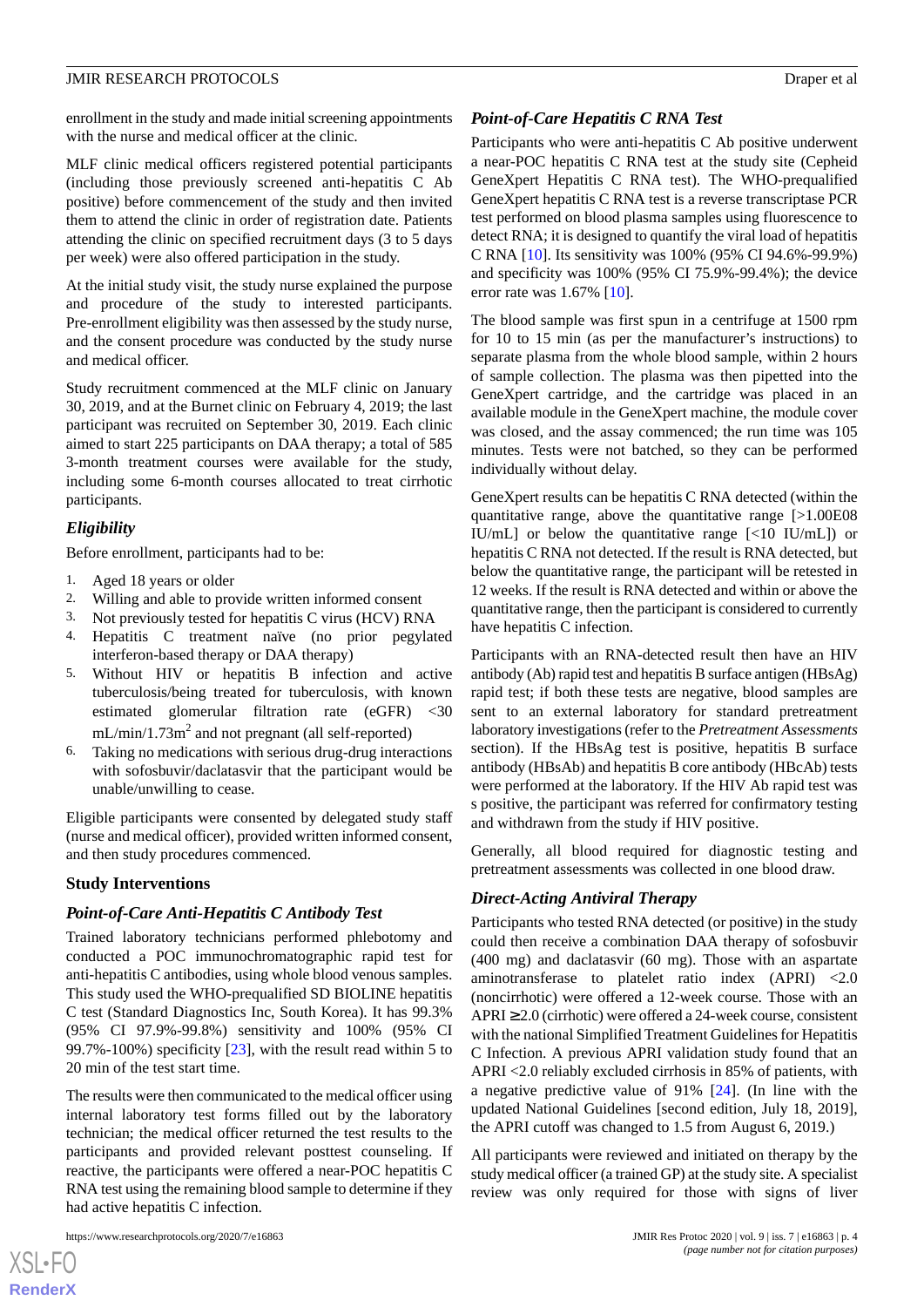decompensation; the study medical officer referred to a consulting hepatologist as necessary and to other specialists at the local tertiary hospital at his or her discretion for other major comorbidities. A total of 4 weeks of medication is dispensed at the study site by the medical officer or nurse (site dependent) at baseline, week 4, and week 8 of treatment and at weeks 12, 16, and 20 for those on a 24-week course. Participants self-administer the combination therapy daily; adherence is monitored using self-report and pill counting if the participants return medication bottles.

The exclusion criteria for commencing DAA therapy in the study included (1) no active hepatitis C infection, (2) HIV co-infection, (3) hepatitis B virus co-infection, (4) active tuberculosis/on tuberculosis treatment, (5) eGFR <30  $mL/min/1.73m^2$ , (6) pregnancy, and (7) taking medications with

<span id="page-4-0"></span>Figure 1. Study assessments overview.

serious drug-drug interactions with sofosbuvir/daclatasvir, which that participant is unable/unwilling to cease.

Participants with decompensated cirrhosis are eligible to access therapy through the study under the supervision of a consultant hepatologist if recommended after a consultant review. Consultant hepatologists are available on the weekends at the MLF clinic to see participants from the Burnet and MLF clinics; participants must attend the MLF clinic or Yangon Specialty Hospital to complete a specialist review. Advice from the consultant hepatologist is available via phone call and, if required, at other times.

#### **Study Assessments**

Following consent and study enrollment, participants completed assessments, as outlined in the schedule of assessments ([Figure](#page-4-0) [1\)](#page-4-0). The visit schedule is described in [Figure 2](#page-5-0).

|                                                          | Screening<br>Diagnos<br>Visit 1<br>HCV | Diagnosis<br>Visit 2<br>Š | Consultatio<br>Specialist | Visit 3<br>Baseline | Monitoring | Monitoring        | Monitoring<br>EOT | Monitoring | Monitoring | EOT        | <b>SVR12</b>                       |
|----------------------------------------------------------|----------------------------------------|---------------------------|---------------------------|---------------------|------------|-------------------|-------------------|------------|------------|------------|------------------------------------|
|                                                          | Week<br><0                             | Week<br><0                | Week<br><0                | Week <sub>0</sub>   | Week 4     | Week <sup>8</sup> | Week<br>12        | Week<br>16 | Week<br>20 | Week<br>24 | Week<br>$\frac{24 \text{ or}}{48}$ |
| <b>Study procedure</b>                                   |                                        |                           |                           |                     |            |                   |                   |            |            |            |                                    |
| Eligibility checklist                                    | X                                      |                           |                           |                     |            |                   |                   |            |            |            |                                    |
| Informed consent                                         | X                                      |                           |                           |                     |            |                   |                   |            |            |            |                                    |
| Baseline behavioral survey                               | X                                      |                           |                           |                     |            |                   |                   |            |            |            |                                    |
| Acceptability survey                                     |                                        | Х                         |                           |                     |            |                   |                   |            |            |            |                                    |
| Dispense DAAs                                            |                                        |                           |                           | X                   | X          | X                 | X                 | X          | X          |            |                                    |
| Adherence assessment                                     |                                        |                           |                           |                     | X          | X                 | X                 | X          | X          | X          |                                    |
| Alcohol and injecting drug use Assessment                | X                                      |                           |                           |                     | X          | X                 | X                 | X          | X          | X          |                                    |
| SVR12 behavioral and acceptability survey                |                                        |                           |                           |                     |            |                   |                   |            |            |            | X                                  |
| <b>Clinical assessments</b>                              |                                        |                           |                           |                     |            |                   |                   |            |            |            |                                    |
| Anti-HCV antibody test                                   | X                                      |                           |                           |                     |            |                   |                   |            |            |            |                                    |
| <b>HCV RNA test</b>                                      | X                                      |                           |                           |                     |            |                   |                   |            |            |            |                                    |
| Complete blood picture (platelets, hemoglobin)           |                                        | X                         | Χ                         |                     |            |                   |                   |            |            |            |                                    |
| Renal function tests (creatinine, eGFR)                  |                                        | X                         | X                         |                     |            |                   |                   |            |            |            |                                    |
| Liver function tests (ALT, AST, Albumin, Bilirubin, ALP) |                                        | X                         | X                         |                     |            |                   |                   |            |            |            |                                    |
| Pregnancy test (females only)                            |                                        | X                         |                           |                     |            |                   |                   |            |            |            |                                    |
| HIV RDT (plus confirmatory serology if reactive)         |                                        | X                         |                           |                     |            |                   |                   |            |            |            |                                    |
| HBV RDT plus serology if applicable                      |                                        | X                         |                           |                     |            |                   |                   |            |            |            |                                    |
| Dry blood spot samples obtained                          |                                        | X                         |                           |                     |            |                   |                   |            |            |            |                                    |
| Physical signs and symptoms of cirrhosis                 |                                        |                           | X                         | X                   |            |                   |                   |            |            |            |                                    |
| Physical signs and symptoms of decompensation            |                                        |                           | X                         | X                   |            |                   |                   |            |            |            |                                    |

Figure 1 - Study Assessments Overview: DAA (direct-acting antivirals), SVR12 (sustained virological response, 12 weeks post treatment completion), HCV (Hepatitis C virus), eGFR (estimated glomerular filtration rate). ALT (Alanine transaminase). AST (Aspartate transaminase). ALP (Alkaline phosphatase). RDT (rapid diagnostic test). HBV (hepatitis B virus). EOT (end of treatment)

Note: Visit 1 and 2 can be conducted on the same date; Specialist Consultation is only for subset of participants; Week 16, 20, 24 are only for participants on 24 week treatment course; SVR12 is at Week 24 for participants on a 12 week treatment course and Week 48 for those on 24 week treatment course

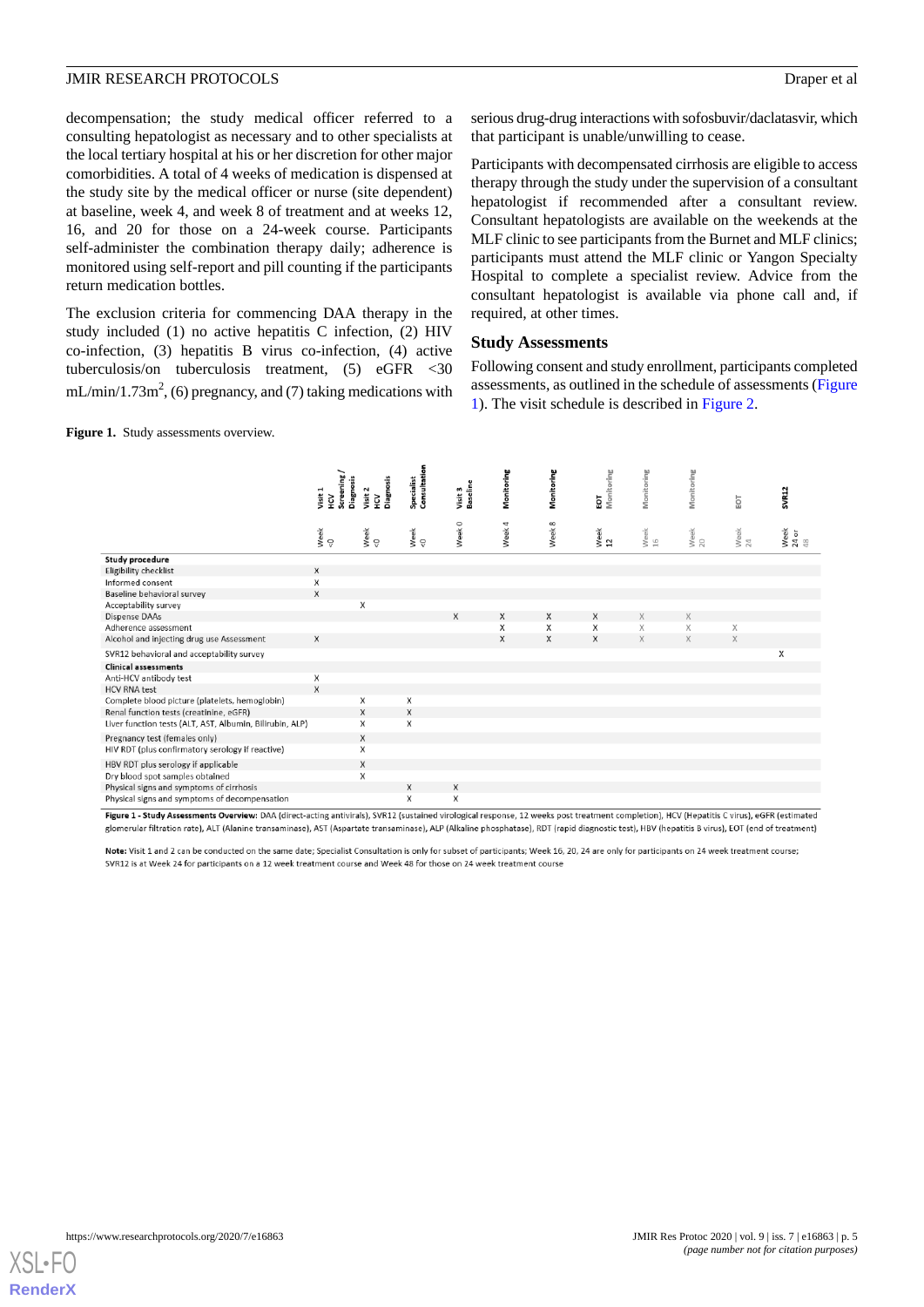<span id="page-5-0"></span>**Figure 2.** Study Visit Schedule.



# *Visit 1: Screening and Diagnosis*

This visit included a POC anti-hepatitis C Ab rapid test and POC hepatitis C RNA test, followed by an HIV Ab rapid test and a HBsAg rapid test. Blood samples were sent for pretreatment assessment investigations (further details given in *Pretreatment Assessment*). The hepatitis C RNA test result was returned to the participant during visit 1 or at the next appointment (visit 2).

# *Visit 2: Diagnosis (Return of Hepatitis C RNA Test Result)*

If participants do not wait to receive the POC hepatitis C RNA test result during visit 1, they returned to the clinic to receive it at the next appointment.

Participants who tested hepatitis C RNA not detected were classified as having cleared their virus spontaneously (participants are not eligible if previously treated). They were informed of their results and do not require treatment.

# *Visit 2/3: Baseline (Pretreatment Assessment and Direct-Acting Antiviral Initiation)*

#### **Pretreatment Assessment**

Pretreatment assessment included the following laboratory investigations:

- HIV Ab test (Alere Determine HIV-1/2 Ab rapid diagnostic test; performed at the study site)
- Hepatitis B surface antigen test (Alere Determine HBsAg rapid test performed at the study site)
- HBsAb test and HBcAb serology; hepatitis B DNA test performed if required
- Liver function tests: alanine aminotransferase (ALT), aspartate transaminase (AST), bilirubin, albumin, alkaline phosphatase
- Full blood examination: platelets and hemoglobin

https://www.researchprotocols.org/2020/7/e16863 p. 6 JMIR Res Protoc 2020 | vol. 9 | iss. 7 | e16863 | p. 6

[XSL](http://www.w3.org/Style/XSL)•FO **[RenderX](http://www.renderx.com/)**

• Renal tests: creatinine and eGFR.

These investigations were performed by a laboratory technician and at an external laboratory after RNA test results were available and returned to the participant at the next appointment (visit 2/3).

#### **Cirrhosis/Decompensation Assessment**

The APRI score was calculated to assess if liver cirrhosis was present. The medical officer calculated the APRI using the formula APRI=([AST/ULN]/ ([Platelet count  $\times$  10<sup>9</sup>/L]))  $\times$  100 [[24\]](#page-10-13), where ULN is the upper limit of normal. The AST ULN was set at 40 U/L for consistency across the study because laboratory reporting can vary.

The medical officer performed physical examinations for clinical signs of cirrhosis, including (1) liver enlargement with a firm liver edge, (2) spider nevi, (3) jaundice, (4) palmar erythema, (5) leukonychia, (6) gynecomastia, and (7) proximal muscle wasting/generalized sarcopenia. The medical officer also performed physical examinations and took a history of the clinical symptoms and signs of decompensation, including ascites, hepatic encephalopathy, and hematemesis and melena.

#### **HIV and Hepatitis B Virus Co-Infection**

Participants with HIV infection and chronic or acute hepatitis B infection were not eligible to commence treatment as part of the study. Participants with HIV or hepatitis B co-infection were referred to government-led QuickStart program hospital sites for further assessment of eligibility for this program or to the MLF clinic for other research studies or cost-sharing programs. Participants were referred to a local HIV treatment center if newly diagnosed.

#### **Referral to a Hepatologist**

Participants with (1) ALT or AST >200 U/L, (2) bilirubin above ULN  $(1.14 \text{ mg/dL})$ ,  $(3)$  albumin < 35 g/L without other obvious cause, (4) jaundice, (5) ascites, (6) hepatic encephalopathy, or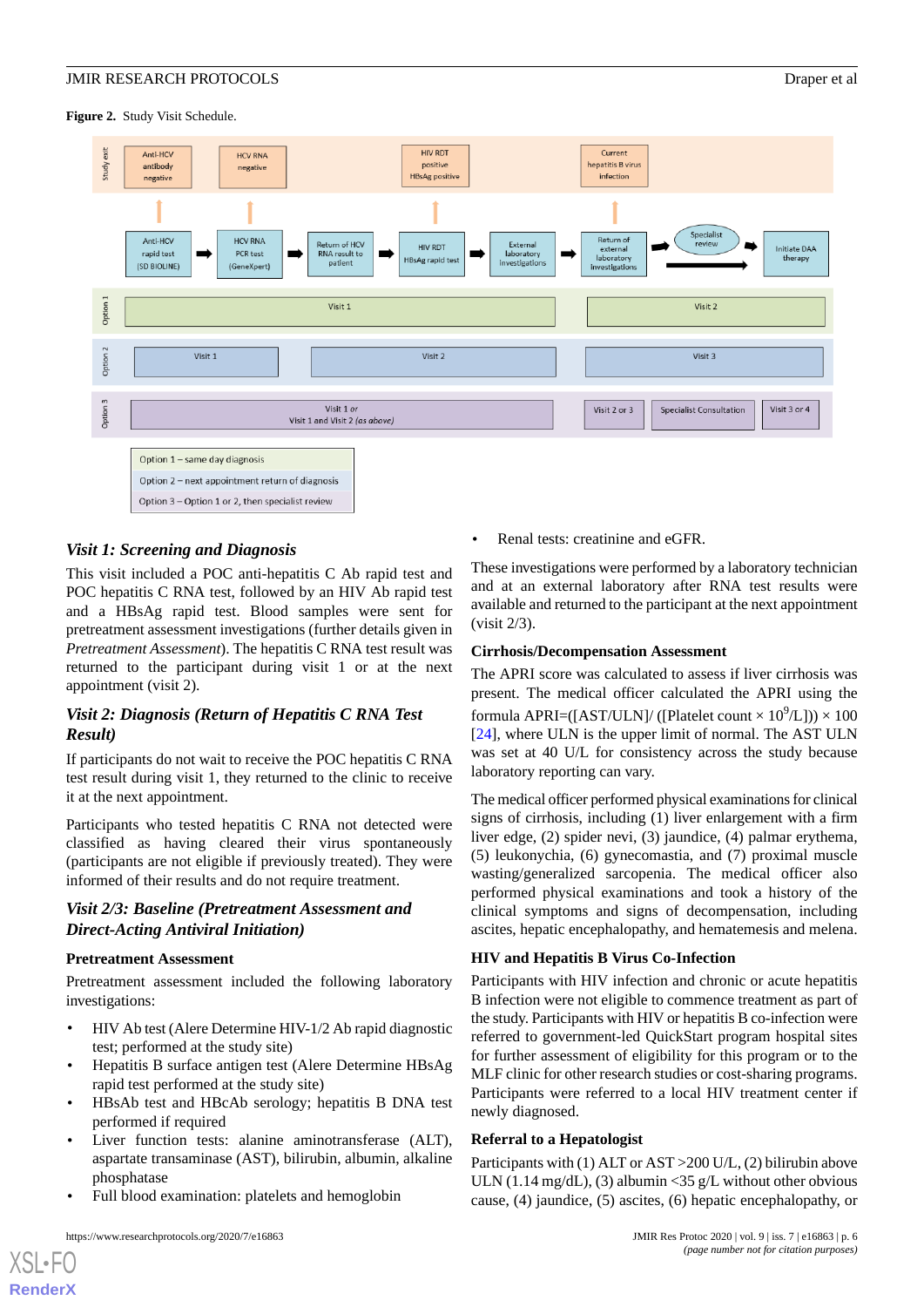(7) hematemesis and melena were referred to a hepatologist for review.

Participants with ALT or AST levels between 100 and 200 U/L were advised to reduce alcohol intake, and the medical officer could consider locally available liver-supportive supplements as per the hepatologist's advice. Liver function tests (LFTs) were retested after 2 weeks, with updated LFT results to inform if a referral to a hepatologist was required, and the updated APRI score was used to inform the treatment duration.

If the participants were identified with hepatic decompensation, they were referred to a specialist for care.

# *Direct-Acting Antiviral Therapy Initiation*

DAAs were initiated by the study medical officer during visit 2/3 after reviewing and returning pretreatment assessment results to the participant. If the participant required a specialist review, DAAs were initiated (when appropriate) by the medical officer after the participant returned from the specialist review appointment.

### *On-Treatment Monitoring Visits*

Participants commenced DAA therapy and received short on-treatment monitoring visits every 4 weeks (weeks 4, 8, and 12 for a 12-week course, plus weeks 16, 20, and 24 for a 24-week course). These visits include medication dispensing and questions about alcohol use, injecting drug use, medication adherence, and side effects. On-treatment visits are not required by the National Guidelines; they are included to collect study-related data.

### *Sustained Virologic Response 12 Assessment*

After 12 weeks of treatment completion, the participants return to the clinic for the assessment of SVR12 using the Cepheid GeneXpert hepatitis C RNA test. If hepatitis C RNA is detected but <10 IU/mL, then the participant is retested in 12 weeks. If RNA is detected and within or above the quantitative range, the participant undergoes further testing using dried blood spot samples collected at screening and SVR12 to determine the next potential treatment course.

# **Data Sources**

### *Clinical Case Report Forms*

Clinical data are collected in case report forms (CRFs) using the electronic database Open Medical Records System (OpenMRS); medical officers at the study site complete electronic CRFs (eCRFs) in OpenMRS first, but paper CRFs were used at the beginning of the study before eCRFs were finalized and are available if there are extended power outages or the database does not function properly. OpenMRS is an open-source medical records system; the database and the system are tailored to meet disease- and clinic-specific requirements. The OpenMRS database is run from a secure local server at each study site; backups of participant data are encrypted. Regular de-identified data exports are emailed to the data management team as a CSV (comma-separated values) file.

# *Visit 1/2 (Screening and Diagnosis): Case Report Forms 1 and 2*

At visit 1/2 (Screening and Diagnosis), demographic data, drug use data, medical history, hepatitis C test results, and when participants received their diagnosis results were recorded.

Demographic data include age, sex, education level, employment status, income level, and residence locality. Drug use data include a history of injecting drug use, frequency of injecting, substances injected, receptive sharing of injecting equipment, history of and current methadone maintenance therapy, and alcohol consumption via the Alcohol Use Disorders Identification Test – Consumption (AUDIT-C) questionnaire.

# *Visit 2/3 (Baseline): Case Report Form 3 and Visit 3 /4 (Specialist Review) Case Report Form 7*

At visit 2/3 (Baseline), pretreatment assessment laboratory results, clinical review, and treatment plan were recorded in eCRFs. A specialist review is captured in an eCRF by the medical officer when the participant returns to the study site, including laboratory investigation results, examination notes, and the recommended treatment plan.

# *On-Treatment Monitoring—Case Report Form 4*

At monitoring visits (on treatment, end of treatment), the following data are collected: alcohol use in the past month using the adapted AUDIT-C questionnaire, injecting drug use in the past month (including frequency of injecting, substance/s most commonly injected), receptive sharing of injecting drug use equipment, current methadone maintenance therapy, side effects experienced, medication adherence (any missed doses, how many missed doses, and whether the doses were missed on consecutive days), and any new medications.

# *Sustained Virologic Response 12 Weeks Post-Treatment Completion Assessment: Case Report Form 5*

At SVR12 visit (12 weeks after treatment completion), the following data are collected: alcohol use via the AUDIT-C questionnaire, injecting drug use in the past month (including frequency and substance), receptive sharing of injecting drug use equipment, current methadone maintenance therapy, hepatitis C RNA test result (SVR12 assessment), and details on when the participant received the result (on the same day or the next appointment).

# *Study Discontinuation: Case Report Form 6*

When a participant exits the study, the date of exit and the reason for discontinuation (ineligible, loss to follow-up, participant decision, etc) are recorded. Participants are contacted at least three times over 4 weeks by phone and via their secondary contact at least once. A peer worker from the Burnet clinic also tries to contact the participant via outreach work. If there is no response or the participant is incarcerated, they are classified as lost to follow-up; if the participant has withdrawn from the study, this decision and the reason are recorded.

# *Participant-Completed Questionnaires*

Participant-completed questionnaire data are collected in Research Electronic Data Capture (REDCap) [[25\]](#page-10-14). REDCap is a web-based database system that hosts customized



 $XS$  $\cdot$ FC **[RenderX](http://www.renderx.com/)**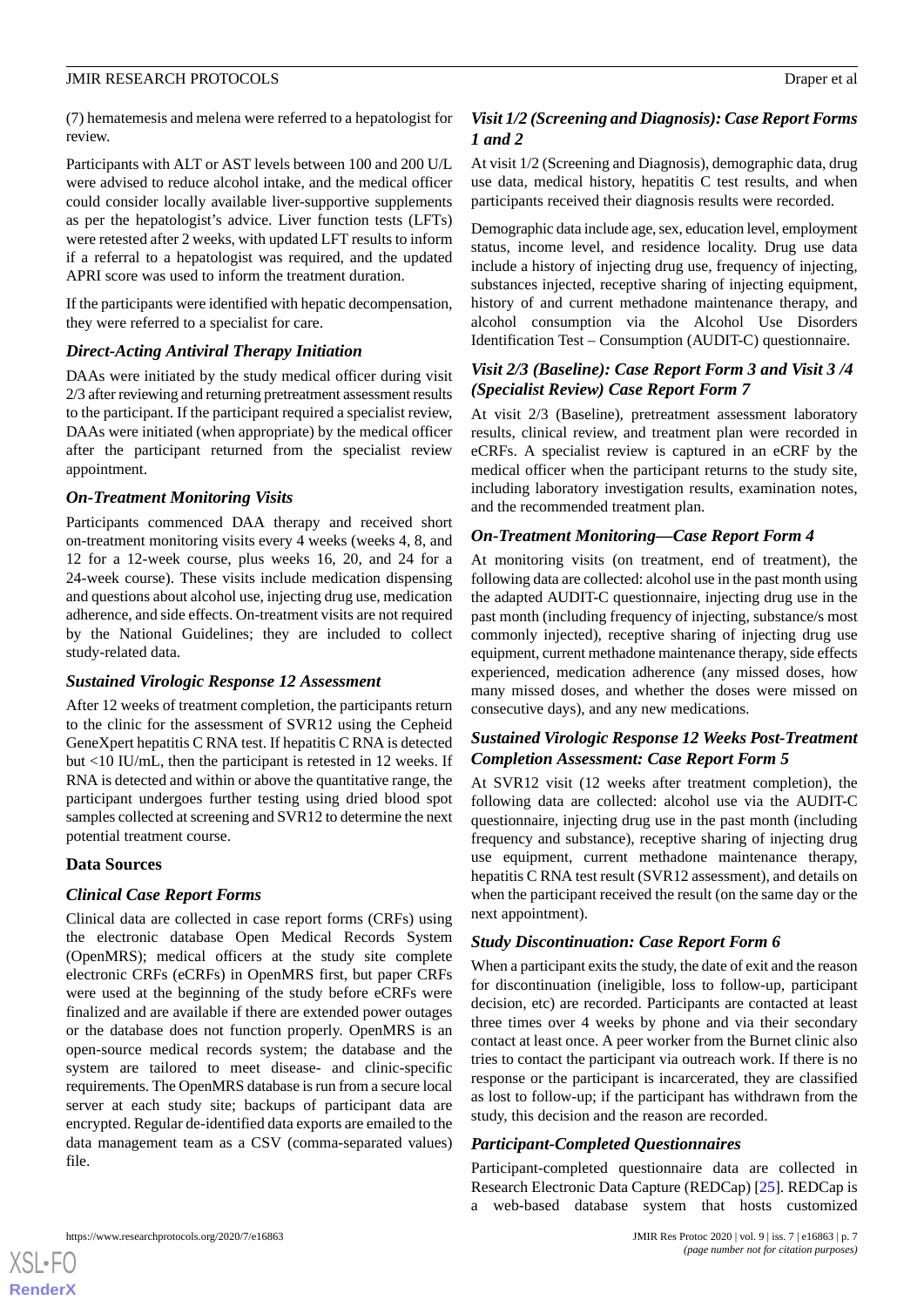project-specific questionnaires. All participants completed a behavioral questionnaire at the first study visit (Screening visit). It collects data on demographics, lifetime health care utilization (locations and providers), alcohol use, injecting drug use, incarceration history, sexual behaviors, experiences of stigma/discrimination, and reason for seeking a hepatitis C test.

All participants also complete an acceptability survey at the Screening/Diagnosis visit, after receiving the results of anti-hepatitis C Ab and/or hepatitis C RNA tests. It collects information on referral to the clinic, how they found out about the clinic, how they got to the clinic (including transport mode, time spent, and cost), level of comfort in talking with a health provider about risk behaviors, confidence in the knowledge of hepatitis C, hepatitis C knowledge, acceptability of the Ab rapid diagnostic test (including the collection of blood samples, trust in test accuracy, and wait to receive results), and acceptability of POC GeneXpert hepatitis C RNA test (including the collection of blood samples, trust in test accuracy, and wait to receive results) using a 5-point Likert scale for acceptability and confidence, and testing preferences by asking which test option participants would choose.

Participants complete a combined behavioral and acceptability survey at the SVR12 visit. The survey collects data on the past months'health care utilization, alcohol use (modified AUDIT-C questions for the past month), injecting drug use, acceptability of the testing and treatment process, details of how often participants attended the clinic, any costs to the participant, confidence in the knowledge of ongoing liver-related care required, and how to prevent reinfection.

### *Participant Interviews*

Semistructured interviews will be conducted with 10 to 15 participants from each study site. The interview guide includes questions related to the experiences and views participants have toward services at the clinic, POC hepatitis C testing (both Ab and RNA testing), and treatment course. These data complement the acceptability survey data.

# *Provider Interviews, Surveys, and Clinical Workflow Observations*

Semistructured interviews will be conducted with providers from each study site. Provider interviews will ask about the processes involved in conducting the tests, the processes involved in providing treatment, the referral process, and the processes for following up participants. These data will contribute to assessing the feasibility of the model of care from the provider perspective, contributing to domains of practicality and implementation. The provider survey will be completed by providers at each study site and will cover the acceptability and usability of Ab and RNA test devices and procedures. Clinical workflow observations recording workflow and time taken by staff members to complete specific aspects of workflow were completed midway through the study. These workflow observations will contribute to intervention complexity assessments.

#### *Document Review*

A document review of the GeneXpert device requirements, DAA requirements, training requirements, project meeting minutes, and monitoring visit reports will be used to inform intervention complexity assessments and practicality and implementation feasibility domains. GeneXpert device error reports and maintenance reports will also be included in the feasibility and intervention complexity assessment.

### **Data Management**

All quantitative CRF and survey data are managed in Stata SE 15 (Stata Statistical Software: Release 15, StataCorp LLC). OpenMRS and REDCap CSV file exports are imported into Stata and labeled and cleaned before conducting data quality checks and analysis. Regular data quality checks (every 2-4 weeks) and subsequent timely query resolution (<14 days) are performed to ensure quality assurance by the Burnet Institute project staff. The list of study IDs from the enrollment log is compared with OpenMRS and REDCap exports to ensure that no records are missing. Key data, including visit dates, test dates, test results, DAA therapy regimen and commencement date, and study discontinuation information, are checked for completion and logical responses.

Interviews will be audio recorded, transcribed, and translated into English. Transcript data will be managed using NVivo (QSR International).

#### **Statistical Analysis**

#### *Primary Outcomes*

Outcomes 1-4 measuring the proportion of uptake across the cascade of care will be used to assess the feasibility of the model of care in terms of demand and practicality.

## **Outcome 1: The Proportion of Anti-Hepatitis C Antibody-Positive Participants who Received a GeneXpert Hepatitis C RNA Polymerase Chain Reaction Test**

Descriptive statistics of the number and proportion of anti-hepatitis C antibody-positive participants who receive a GeneXpert hepatitis C RNA PCR test are provided. Any difference between sites will be determined using chi-square tests.

### **Outcome 2: The Proportion of Hepatitis C RNA Polymerase Chain Reaction-Positive Participants who Are Initiated on Direct-Acting Antiviral Therapy**

Descriptive statistics of the number and proportion of hepatitis C RNA PCR-positive participants who are initiated on DAAs are provided. Any difference between sites will be determined using chi-square tests.

#### **Outcome 3: The Proportion of Participants Initiated on Treatment who Complete Therapy**

Descriptive statistics of the number and proportion of participants initiated on treatment who complete the therapy (defined as picking up the last 28-day bottle of medication and reporting ≤7 days missed doses) are provided. Any difference between sites will be determined using chi-square tests.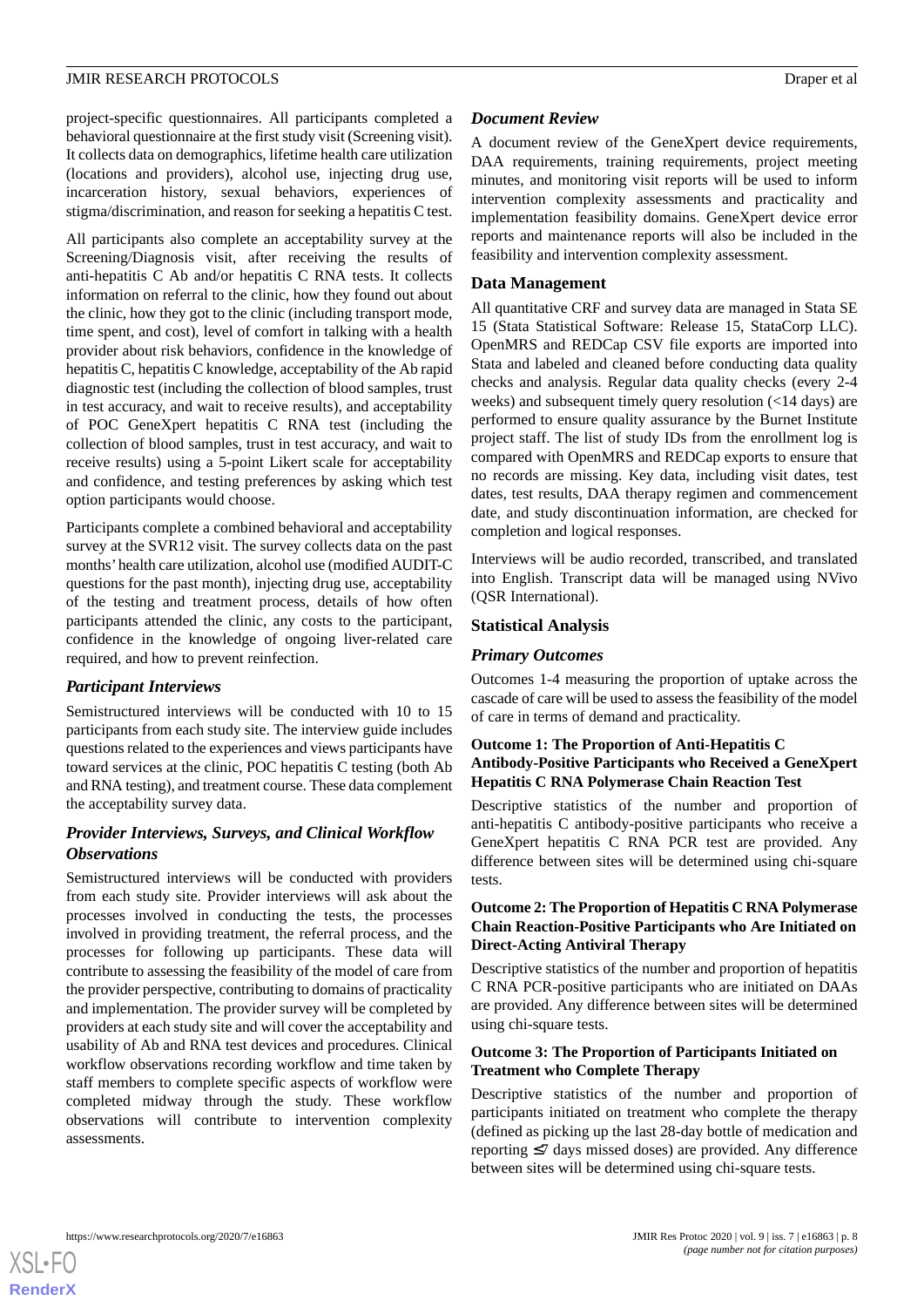# **Outcome 4: The Proportion of Participants who Completed Treatment who Achieve Sustained Virologic Response 12**

SVR12 is defined a priori as an undetectable hepatitis C RNA viral load using hepatitis C RNA PCR testing on the GeneXpert platform at least 12 weeks after therapy completion. Intention-to-treat SVR is defined by undetectable HCV RNA among all participants initiating treatment. Modified intention-to-treat SVR is calculated for participants who initiated treatment and have SVR data available (ie, the SVR test was performed, and the results are available).

Care cascade outcomes (primary outcomes 1-4) describe the proportion who have completed diagnosis, pretreatment assessments, and initiation of DAA therapy; completed DAA therapy; and achieved SVR12. These care cascade outcomes will be descriptively compared with historical outcomes to give context to these results in the study results paper.

### *Secondary Outcomes*

# **Outcome 5: The Proportion of Participants Requiring Specialist Review**

Descriptive statistics of the number and proportion of RNA-positive participants who require specialist review before commencing DAA therapy will be presented in aggregate format and by site. The reasons for specialist review and the outcome of the review will be presented.

### **Outcome 6: The Feasibility of the Testing and Treatment Pathway From the Provider Perspective**

Interview data will be thematically and inductively analyzed using the intervention complexity framework to assess the feasibility and implementation requirements of the model of care from the provider perspective. This will be complemented by a document review of project documentation.

The framework includes (1) the characteristics of the interventions (device: GeneXpert device, cartridges; DAA prescription: DAA import, storage, and prescribing), (2) characteristics of delivery (facility and human resource requirements), (3) government capacity requirements (regulations and registrations), and (4) usage characteristics: ease of use, error rates and causes, and pre-existing demand.

# **Outcome 7: The Acceptability of the Testing and Treatment Pathways Among Participants**

Descriptive statistics will be reported for measures of the acceptability of the testing and treatment pathways among participants and preferences for testing and treatment pathways. Categorical data will be reported using numbers and proportions in aggregate and by site. Questions using 5-point Likert scales will be collapsed into dichotomous variables, where appropriate for ease of reporting. Participant interview data will be analyzed using the theoretical framework for acceptability by Sekhon et al [[26\]](#page-10-15) and using inductive thematic analysis to identify any themes not captured by the framework analysis.

# **Outcome 8: Costing of the Point-of-Care Testing and Treatment Pathways at the Community Site**

An ingredients-based costing method will be used to record the cost of consumables, staff time, and fractional costs of infrastructure and overheads for each person treated.

# **Outcome 9: Time From Hepatitis C RNA Test/Diagnosis to Treatment Initiation**

The mean or median number of days and SD or IQR (depending on normality of results) of time from hepatitis C RNA test run date to treatment initiation will be presented in an aggregate format and by site.

# **Trial Management**

# *Reporting of Adverse Events*

Adverse events are recorded in the participant adverse event report form, which collates adverse events per participant across the study. Serious adverse events are recorded in the serious adverse event report form and reported immediately to the study team, the study sponsor (FIND), the ethical review boards, and relevant local authorities/distributor companies if necessary.

# *Trial Monitoring Procedures*

The Burnet Institute project coordinator makes monthly site monitoring visits and uses a site monitoring checklist covering completion of enrollment log, informed consent forms (correct version, signed and dated by participants and study staff), and observation of consent procedure (monthly only). The coordinator verifies that stock is stored correctly and sufficient stock is available to continue the study. Sponsor-led site monitoring visits are performed ad hoc by the FIND hepatitis C projects trial manager to verify informed consent forms and source data. The Myanmar Department of Medical Research Ethics Review Committee performs ad hoc monitoring visits, with two visits completed in the first 6 months. This study is not a safety/efficacy trial—it uses approved interventions, so it does not have a data safety monitoring board.

# *Results*

# **Research Ethics Approval**

Ethics approval was obtained from the Myanmar Department of Medical Research Ethics Review Committee (no. 2019-144) in December 2018 and the Alfred Hospital Human Research Ethics Committee (no. 244/17) in July 2017. All participants sign written informed consent forms.

# **Project Status**

As of September 30, 2019, 634 participants were enrolled in the study. All SVR12 data will be available by September 30, 2020, with results expected to be published by December 2020.

# *Discussion*

Globally, international and national guidelines support the implementation of decentralized community-based, GP-led models of care for hepatitis C  $[7,17]$  $[7,17]$  $[7,17]$ . However, few publications document such models of care in detail or their outcomes regarding the completion of the diagnostic pathway and

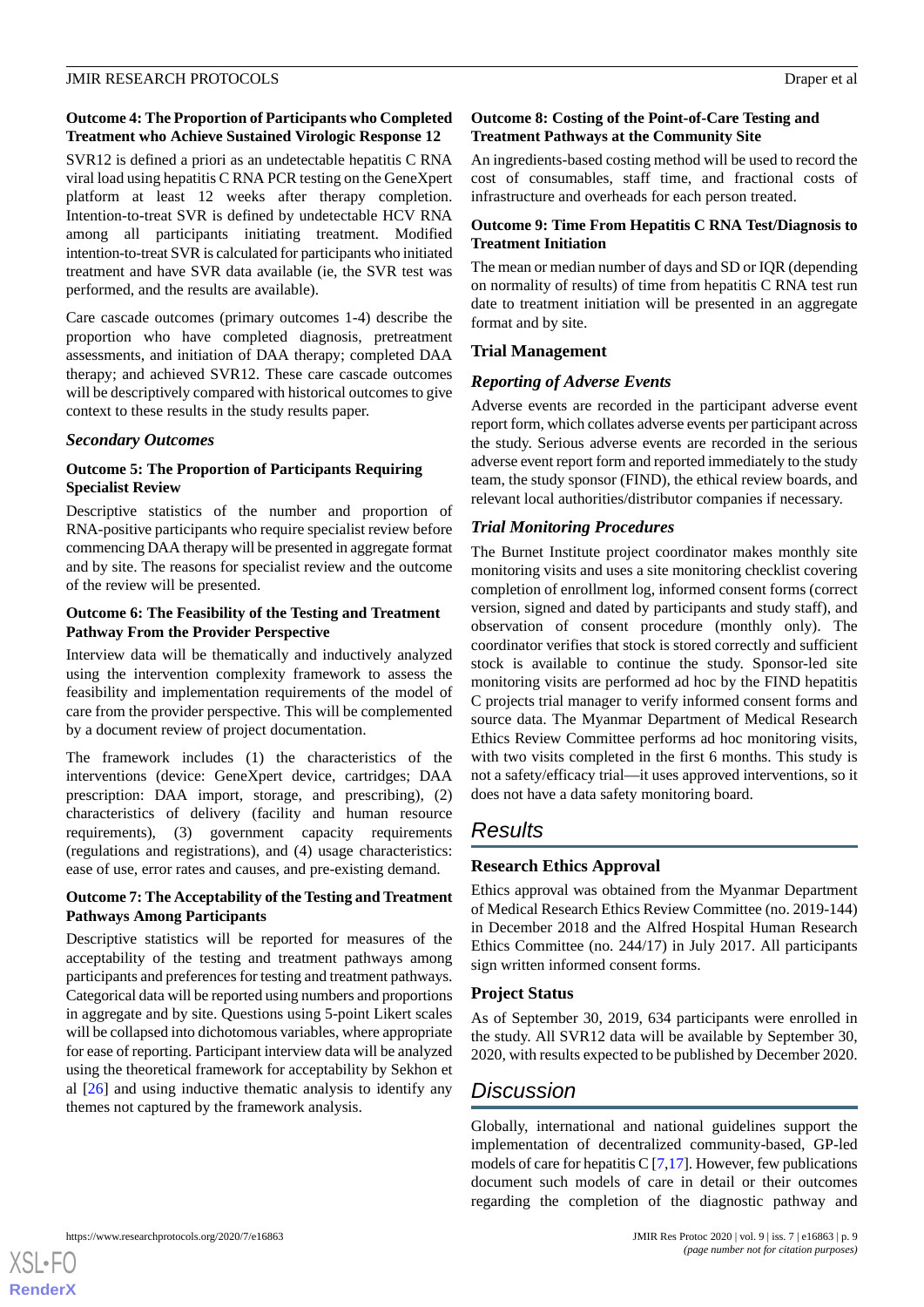treatment uptake and outcomes [\[12](#page-10-1)-[14,](#page-10-3)[19](#page-10-8)]. This study allows us to assess the implementation requirements of this clinical pathway, its feasibility, acceptability to both patients and providers, and its cost, along with the effectiveness of providing decentralized testing and treatment to patients in terms of the uptake of treatment and achievement of cure among those diagnosed. These results will inform the scale-up of services in Myanmar and other resource-constrained settings. In Myanmar, this will be particularly useful in informing the scale-up of services established to reach PWID who are not accessing the hospital-based program.

The study design has several limitations. It includes only two study sites in one large city, where amenities are more available than in more remote locations. Convenience recruitment, including a high proportion of study participants with known anti-hepatitis C Ab-positive test results, indicates that the study

sample is not representative of case finding for hepatitis C infection. In addition, we were unable to treat people with HIV/hepatitis C co-infection; we aim to address this in further research studies in this setting.

Previous studies have demonstrated that treating people with hepatitis C infection with DAAs in community settings is feasible and that people achieve similar SVR12 rates to those treated in tertiary settings [[12\]](#page-10-1); however, there is still little evidence for the feasibility and effectiveness of this model of care in low- and middle-income settings [[13](#page-10-2)[,14](#page-10-3),[19\]](#page-10-8). Decentralizing diagnostic testing and treatment initiation and offering these services at a one-stop shop has the potential to reduce time to DAA initiation, increase retention in care, and provide curative treatment to many people unable to access tertiary hospital services.

# **Acknowledgments**

This study was funded as part of the Unitaid HEAD-Start Project through FIND. The investigators are responsible for the study design, data collection and analysis, interpretation of data, and preparation of manuscripts. The authors gratefully acknowledge the contribution to this work of the Victorian Operational Infrastructure Support Program received by the Burnet Institute.

# **Conflicts of Interest**

BD has received the Australian National Health Medical Research Council postgraduate scholarship and investigator-initiated research funding from Abbvie. WY has received a Gilead Sciences Fellowship. JH has received a Gilead Sciences Fellowship. AP has received investigator-initiated research funding from Abbvie, Gilead, and Merck Sharp & Dohme. MH has received investigator-initiated research funding from Abbvie, Gilead, and Bristol-Myers Squibb.

### <span id="page-9-1"></span><span id="page-9-0"></span>**References**

- <span id="page-9-2"></span>1. World Health Organization. 2017. Global Hepatitis Report, 2017 URL: [https://www.who.int/hepatitis/publications/](https://www.who.int/hepatitis/publications/global-hepatitis-report2017/en/) [global-hepatitis-report2017/en/](https://www.who.int/hepatitis/publications/global-hepatitis-report2017/en/) [accessed 2019-10-28]
- 2. Chen SL, Morgan TR. The natural history of hepatitis C virus (HCV) infection. Int J Med Sci 2006;3(2):47-52 [[FREE Full](http://www.medsci.org/v03p0047.htm) [text](http://www.medsci.org/v03p0047.htm)] [doi: [10.7150/ijms.3.47](http://dx.doi.org/10.7150/ijms.3.47)] [Medline: [16614742\]](http://www.ncbi.nlm.nih.gov/entrez/query.fcgi?cmd=Retrieve&db=PubMed&list_uids=16614742&dopt=Abstract)
- 3. Feld JJ, Kowdley KV, Coakley E, Sigal S, Nelson DR, Crawford D, et al. Treatment of HCV with ABT-450/r-ombitasvir and dasabuvir with ribavirin. N Engl J Med 2014 Apr 24;370(17):1594-1603. [doi: [10.1056/NEJMoa1315722\]](http://dx.doi.org/10.1056/NEJMoa1315722) [Medline: [24720703](http://www.ncbi.nlm.nih.gov/entrez/query.fcgi?cmd=Retrieve&db=PubMed&list_uids=24720703&dopt=Abstract)]
- <span id="page-9-3"></span>4. Kowdley KV, Gordon SC, Reddy KR, Rossaro L, Bernstein DE, Lawitz E, ION-3 Investigators. Ledipasvir and sofosbuvir for 8 or 12 weeks for chronic HCV without cirrhosis. N Engl J Med 2014 May 15;370(20):1879-1888. [doi: [10.1056/NEJMoa1402355](http://dx.doi.org/10.1056/NEJMoa1402355)] [Medline: [24720702](http://www.ncbi.nlm.nih.gov/entrez/query.fcgi?cmd=Retrieve&db=PubMed&list_uids=24720702&dopt=Abstract)]
- 5. Wyles DL, Ruane PJ, Sulkowski MS, Dieterich D, Luetkemeyer A, Morgan TR, ALLY-2 Investigators. Daclatasvir plus sofosbuvir for HCV in patients coinfected with HIV-1. N Engl J Med 2015 Aug 20;373(8):714-725. [doi: [10.1056/NEJMoa1503153](http://dx.doi.org/10.1056/NEJMoa1503153)] [Medline: [26196502](http://www.ncbi.nlm.nih.gov/entrez/query.fcgi?cmd=Retrieve&db=PubMed&list_uids=26196502&dopt=Abstract)]
- <span id="page-9-5"></span><span id="page-9-4"></span>6. Jacobson IM, Dore GJ, Foster GR, Fried MW, Radu M, Rafalsky VV, et al. Simeprevir with pegylated interferon alfa 2a plus ribavirin in treatment-naive patients with chronic hepatitis C virus genotype 1 infection (QUEST-1): a phase 3, randomised, double-blind, placebo-controlled trial. Lancet 2014 Aug 2;384(9941):403-413. [doi: [10.1016/S0140-6736\(14\)60494-3\]](http://dx.doi.org/10.1016/S0140-6736(14)60494-3) [Medline: [24907225](http://www.ncbi.nlm.nih.gov/entrez/query.fcgi?cmd=Retrieve&db=PubMed&list_uids=24907225&dopt=Abstract)]
- <span id="page-9-6"></span>7. World Health Organization. 2018. Guidelines for the Care and Treatment of Persons Diagnosed With Chronic Hepatitis C Virus Infection URL:<https://www.who.int/hepatitis/publications/hepatitis-c-guidelines-2018/en/> [accessed 2019-10-28]
- <span id="page-9-7"></span>8. Wade AJ, Macdonald DM, Doyle JS, Gordon A, Roberts SK, Thompson AJ, et al. The cascade of care for an Australian community-based hepatitis C treatment service. PLoS One 2015;10(11):e0142770 [\[FREE Full text\]](http://dx.plos.org/10.1371/journal.pone.0142770) [doi: [10.1371/journal.pone.0142770\]](http://dx.doi.org/10.1371/journal.pone.0142770) [Medline: [26562516](http://www.ncbi.nlm.nih.gov/entrez/query.fcgi?cmd=Retrieve&db=PubMed&list_uids=26562516&dopt=Abstract)]
- 9. Wade AJ, Doyle JS, Gane E, Stedman C, Draper B, Iser D, et al. Outcomes of treatment for hepatitis C in primary care, compared to hospital-based care: a randomized, controlled trial in people who inject drugs. Clin Infect Dis 2020 Apr 15;70(9):1900-1906. [doi: [10.1093/cid/ciz546](http://dx.doi.org/10.1093/cid/ciz546)] [Medline: [31233117](http://www.ncbi.nlm.nih.gov/entrez/query.fcgi?cmd=Retrieve&db=PubMed&list_uids=31233117&dopt=Abstract)]
- 10. World Health Organization. 2017. WHO Prequalification of in Vitro Diagnostics: Public Report Xpert HCV Viral Load with GeneXpert Dx, GeneXpert Infinity-48s, and GeneXpert Infinity-80 WHO Reference Number: PQDx 0260-070-00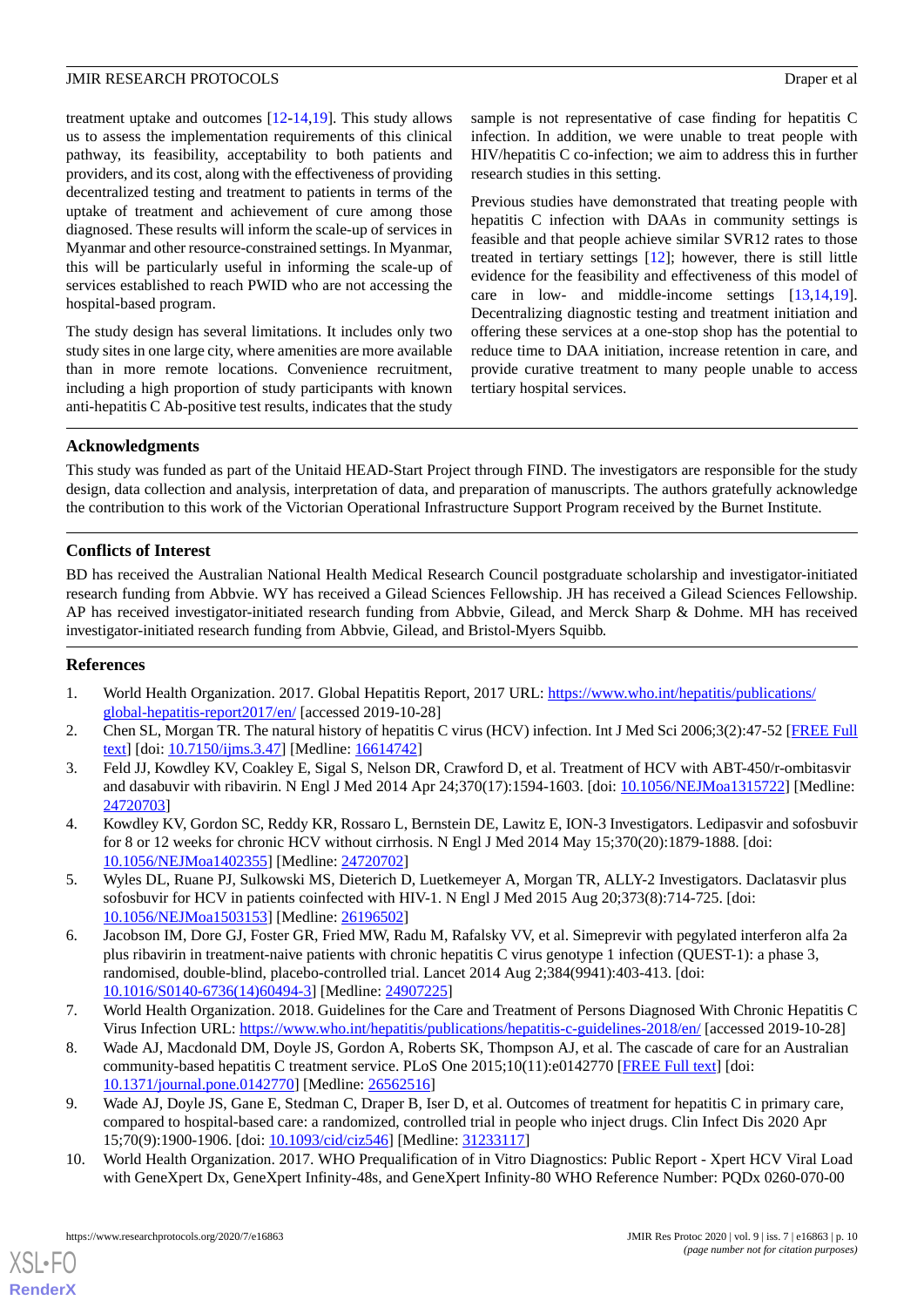URL: [https://www.who.int/diagnostics\\_laboratory/evaluations/pq-list/hcv/170404\\_final\\_pq\\_report\\_pqdx\\_0260-070-00.](https://www.who.int/diagnostics_laboratory/evaluations/pq-list/hcv/170404_final_pq_report_pqdx_0260-070-00.pdf?ua=1) [pdf?ua=1](https://www.who.int/diagnostics_laboratory/evaluations/pq-list/hcv/170404_final_pq_report_pqdx_0260-070-00.pdf?ua=1) [accessed 2019-04-28]

- <span id="page-10-0"></span>11. World Health Organization. 2016. WHO Prequalification of in Vitro Diagnostics: Public Report URL: [https://www.who.int/](https://www.who.int/diagnostics_laboratory/evaluations/pq-list/hcv/170309_amended_final_pr_0257-012-00_v5.pdf) [diagnostics\\_laboratory/evaluations/pq-list/hcv/170309\\_amended\\_final\\_pr\\_0257-012-00\\_v5.pdf](https://www.who.int/diagnostics_laboratory/evaluations/pq-list/hcv/170309_amended_final_pr_0257-012-00_v5.pdf) [accessed 2020-05-05]
- <span id="page-10-1"></span>12. Radley A, Robinson E, Aspinall EJ, Angus K, Tan L, Dillon JF. A systematic review and meta-analysis of community and primary-care-based hepatitis C testing and treatment services that employ direct acting antiviral drug treatments. BMC Health Serv Res 2019 Oct 28;19(1):765. [doi: [10.1186/s12913-019-4635-7](http://dx.doi.org/10.1186/s12913-019-4635-7)] [Medline: [31660966\]](http://www.ncbi.nlm.nih.gov/entrez/query.fcgi?cmd=Retrieve&db=PubMed&list_uids=31660966&dopt=Abstract)
- <span id="page-10-3"></span><span id="page-10-2"></span>13. Khalid GG, Kyaw KW, Bousquet C, Auat R, Donchuk D, Trickey A, et al. From risk to care: the hepatitis C screening and diagnostic cascade in a primary health care clinic in Karachi, Pakistan-a cohort study. Int Health 2020 Jan 1;12(1):19-27 [[FREE Full text](http://europepmc.org/abstract/MED/30597008)] [doi: [10.1093/inthealth/ihy096](http://dx.doi.org/10.1093/inthealth/ihy096)] [Medline: [30597008](http://www.ncbi.nlm.nih.gov/entrez/query.fcgi?cmd=Retrieve&db=PubMed&list_uids=30597008&dopt=Abstract)]
- <span id="page-10-4"></span>14. Shiha G, Soliman R, Serwah A, Mikhail NN, Asselah T, Easterbrook P. A same day 'test and treat' model for chronic HCV and HBV infection: results from two community-based pilot studies in Egypt. J Viral Hepat 2020 Jan 30:- epub ahead of print. [doi: [10.1111/jvh.13268](http://dx.doi.org/10.1111/jvh.13268)] [Medline: [31999866](http://www.ncbi.nlm.nih.gov/entrez/query.fcgi?cmd=Retrieve&db=PubMed&list_uids=31999866&dopt=Abstract)]
- 15. Lwin AA, Aye KS, Htun MM, Kyaw YY, Zaw KK, Aung TT, et al. Myanmar Health Sciences Research Journal. 2017. Sero-Prevalence of Hepatitis B and C Viral Infections in Myanmar: National and Regional Survey in 2015 URL: [http:/](http://myanmarhsrj.com/index.php?page=sviewabstract&articleid=Reg-000855&articleyear=2017&articlevolume=29&articleissue=3&s=) [/myanmarhsrj.com/index.](http://myanmarhsrj.com/index.php?page=sviewabstract&articleid=Reg-000855&articleyear=2017&articlevolume=29&articleissue=3&s=) [php?page=sviewabstract&articleid=Reg-000855&articleyear=2017&articlevolume=29&articleissue=3&s=](http://myanmarhsrj.com/index.php?page=sviewabstract&articleid=Reg-000855&articleyear=2017&articlevolume=29&articleissue=3&s=) [accessed

<span id="page-10-6"></span><span id="page-10-5"></span>2020-05-05] 16. National AIDS Program, Ministry of Health and Sports Myanmar. Myanmar Integrated Biological and Behavioural Survey & Population Size Estimates Among People Who Inject Drugs (PWID) 2017-2018 URL: [https://www.aidsdatahub.org/](https://www.aidsdatahub.org/sites/default/files/highlight-reference/document/Myanmar_IBBS_and_Population_size_estimates_among_PWID_2017-2018.pdf) [sites/default/files/highlight-reference/document/Myanmar\\_IBBS\\_and\\_Population\\_size\\_estimates\\_among\\_PWID\\_2017-2018.](https://www.aidsdatahub.org/sites/default/files/highlight-reference/document/Myanmar_IBBS_and_Population_size_estimates_among_PWID_2017-2018.pdf) [pdf](https://www.aidsdatahub.org/sites/default/files/highlight-reference/document/Myanmar_IBBS_and_Population_size_estimates_among_PWID_2017-2018.pdf) [accessed 2019-10-28]

- <span id="page-10-7"></span>17. Marshall AD, Cunningham EB, Nielsen S, Aghemo A, Alho H, Backmund M, International Network on Hepatitis in Substance Users (INHSU). Restrictions for reimbursement of interferon-free direct-acting antiviral drugs for HCV infection in Europe. Lancet Gastroenterol Hepatol 2018 Feb;3(2):125-133. [doi: [10.1016/S2468-1253\(17\)30284-4](http://dx.doi.org/10.1016/S2468-1253(17)30284-4)] [Medline: [28986139](http://www.ncbi.nlm.nih.gov/entrez/query.fcgi?cmd=Retrieve&db=PubMed&list_uids=28986139&dopt=Abstract)]
- <span id="page-10-8"></span>18. Ministry of Health and Sports: Myanmar. 2019. Myanmar National Simplified Treatment Guidelines for Hepatitis C Infection, Second Edition URL: [http://mohs.gov.mm/Main/content/publication/](http://mohs.gov.mm/Main/content/publication/hepatitis-national-simplified-treatment-guidelines-of-viral-hepatitis-c-infection-second-edition-july-2019) [hepatitis-national-simplified-treatment-guidelines-of-viral-hepatitis-c-infection-second-edition-july-2019](http://mohs.gov.mm/Main/content/publication/hepatitis-national-simplified-treatment-guidelines-of-viral-hepatitis-c-infection-second-edition-july-2019) [accessed 2019-10-28]
- <span id="page-10-10"></span><span id="page-10-9"></span>19. Alavi M, Poustchi H, Merat S, Kaveh-Ei S, Rahimi-Movaghar A, Shadloo B, et al. An intervention to improve HCV testing, linkage to care, and treatment among people who use drugs in Tehran, Iran: the ENHANCE study. Int J Drug Policy 2019 Oct;72:99-105. [doi: [10.1016/j.drugpo.2019.07.002\]](http://dx.doi.org/10.1016/j.drugpo.2019.07.002) [Medline: [31303262](http://www.ncbi.nlm.nih.gov/entrez/query.fcgi?cmd=Retrieve&db=PubMed&list_uids=31303262&dopt=Abstract)]
- <span id="page-10-11"></span>20. Bowen DJ, Kreuter M, Spring B, Cofta-Woerpel L, Linnan L, Weiner D, et al. How we design feasibility studies. Am J Prev Med 2009 May;36(5):452-457 [\[FREE Full text\]](http://europepmc.org/abstract/MED/19362699) [doi: [10.1016/j.amepre.2009.02.002](http://dx.doi.org/10.1016/j.amepre.2009.02.002)] [Medline: [19362699](http://www.ncbi.nlm.nih.gov/entrez/query.fcgi?cmd=Retrieve&db=PubMed&list_uids=19362699&dopt=Abstract)]
- <span id="page-10-12"></span>21. Gericke CA, Kurowski C, Ranson MK, Mills A. Intervention complexity-a conceptual framework to inform priority-setting in health. Bull World Health Organ 2005 Apr;83(4):285-293 [\[FREE Full text](http://europepmc.org/abstract/MED/15868020)] [Medline: [15868020](http://www.ncbi.nlm.nih.gov/entrez/query.fcgi?cmd=Retrieve&db=PubMed&list_uids=15868020&dopt=Abstract)]
- <span id="page-10-13"></span>22. UNFPA Myanmar. 2014. Population and Housing Census of Myanmar - Data Sheet URL: [https://myanmar.unfpa.org/en/](https://myanmar.unfpa.org/en/publications/2014-population-and-housing-census-myanmar-data-sheet) [publications/2014-population-and-housing-census-myanmar-data-sheet](https://myanmar.unfpa.org/en/publications/2014-population-and-housing-census-myanmar-data-sheet) [accessed 2019-10-28]
- <span id="page-10-14"></span>23. Alere. SD Bioline: HCV Hepatitis C Virus Test. Product Details URL: [https://www.alere.com/en/home/product-details/](https://www.alere.com/en/home/product-details/sd-bioline-hcv.html) [sd-bioline-hcv.html](https://www.alere.com/en/home/product-details/sd-bioline-hcv.html) [accessed 2019-10-28]
- <span id="page-10-15"></span>24. Lackner C, Struber G, Liegl B, Leibl S, Ofner P, Bankuti C, et al. Comparison and validation of simple noninvasive tests for prediction of fibrosis in chronic hepatitis C. Hepatology 2005 Jun;41(6):1376-1382. [doi: [10.1002/hep.20717](http://dx.doi.org/10.1002/hep.20717)] [Medline: [15915455](http://www.ncbi.nlm.nih.gov/entrez/query.fcgi?cmd=Retrieve&db=PubMed&list_uids=15915455&dopt=Abstract)]
- 25. Harris PA, Taylor R, Thielke R, Payne J, Gonzalez N, Conde JG. Research electronic data capture (REDCap)-a metadata-driven methodology and workflow process for providing translational research informatics support. J Biomed Inform 2009 Apr;42(2):377-381 [\[FREE Full text\]](https://linkinghub.elsevier.com/retrieve/pii/S1532-0464(08)00122-6) [doi: [10.1016/j.jbi.2008.08.010](http://dx.doi.org/10.1016/j.jbi.2008.08.010)] [Medline: [18929686](http://www.ncbi.nlm.nih.gov/entrez/query.fcgi?cmd=Retrieve&db=PubMed&list_uids=18929686&dopt=Abstract)]
- 26. Sekhon M, Cartwright M, Francis JJ. Acceptability of healthcare interventions: an overview of reviews and development of a theoretical framework. BMC Health Serv Res 2017 Jan 26;17(1):88 [\[FREE Full text\]](https://bmchealthservres.biomedcentral.com/articles/10.1186/s12913-017-2031-8) [doi: [10.1186/s12913-017-2031-8\]](http://dx.doi.org/10.1186/s12913-017-2031-8) [Medline: [28126032](http://www.ncbi.nlm.nih.gov/entrez/query.fcgi?cmd=Retrieve&db=PubMed&list_uids=28126032&dopt=Abstract)]

# **Abbreviations**

[XSL](http://www.w3.org/Style/XSL)•FO **[RenderX](http://www.renderx.com/)**

**Ab:** antibody **ALT:** alanine aminotransferase **APRI:** aspartate aminotransferase to platelet ratio index **AST:** aspartate aminotransferase **AUDIT-C:** Alcohol Use Disorders Identification Test – Consumption **CRF:** case report form